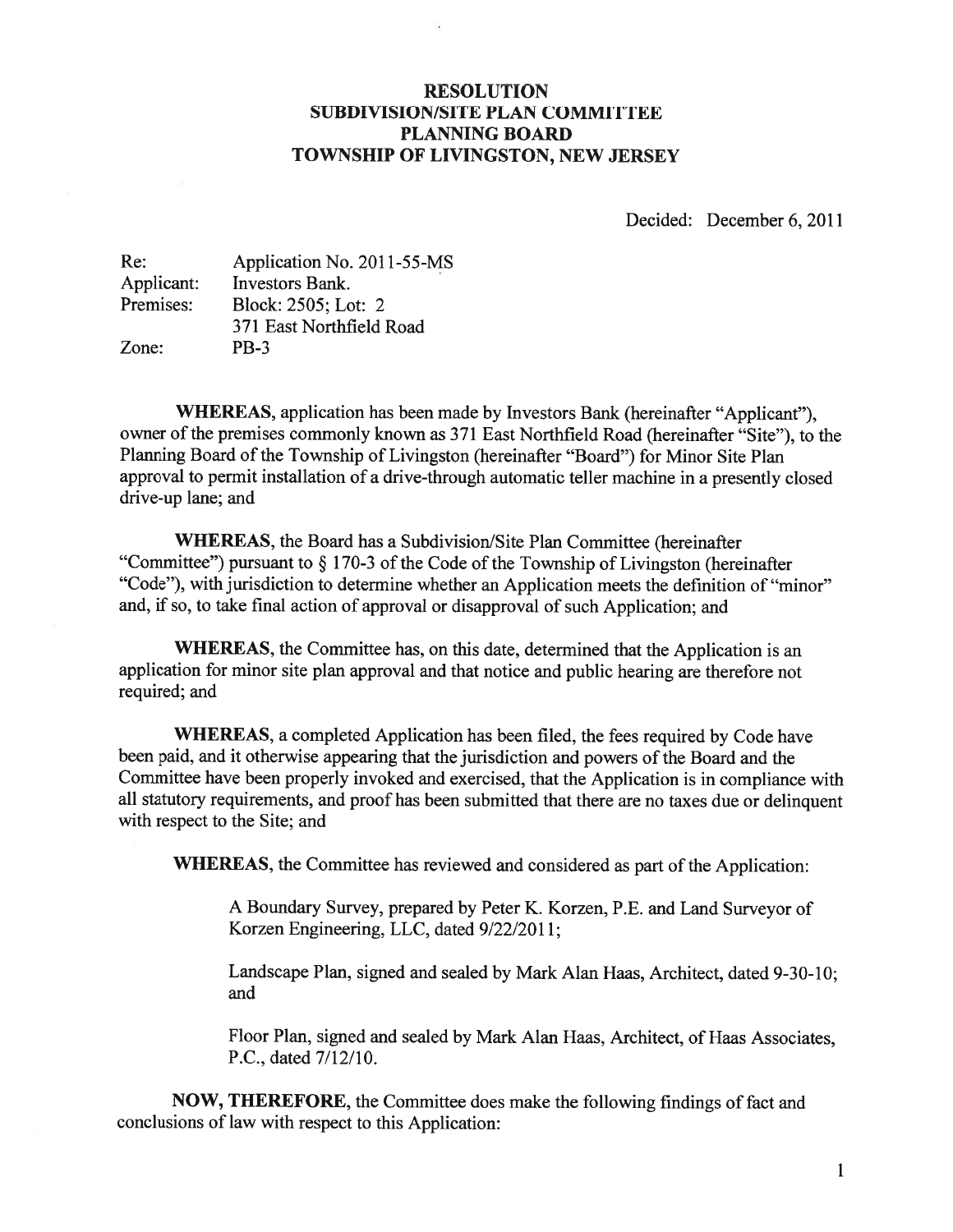- 1. The Site is in the PB-3 Professional Office District, not the B-i Business District, and the Application has been amended accordingly, and the bank is <sup>a</sup> permitted use.
- 2. The installation of <sup>a</sup> drive-through automatic teller machine in the presently closed driveup lane will improve and increase barrier free access for persons with disabilities.
- 3. Approval of such installation does not require or involve the approva<sup>l</sup> of any new variances.

# NOW, THEREFORE, BE IT RESOLVED by the Committee that:

1. The following check list waivers are granted:

Preliminary Site Plan Nos. 15, 16, 18 through 21, 25,26,28 & 29.

Final Site Plan No. 1

2. The following check list waivers are denied:

Preliminary Site Plan No. 30 and Final Site Plan No. 9.

- 3. The Application for Minor Site Plan approva<sup>l</sup> is hereby granted and approved.
- 4. This approva<sup>l</sup> is subject to the following conditions agree<sup>d</sup> to by the Applicant:
	- a. Any removal of trees shall be effected in compliance with the Trees Ordinance in effect on the date that the Application was filed.
	- b. No construction permit shall be issued until Applicant has satisfied Preliminary Site Plan Check List item No. <sup>30</sup> and Final Site Plan Check List item No. <sup>9</sup> by submitting to the Construction Official <sup>a</sup> written narrative detailing how all solid trash and recyclables will be handled and disposed of.
	- c. Post <sup>a</sup> "No Thru Traffic" sign at the entrance driveway on Herbert Terrace.
	- d.. Replace all damaged curbing within the Site.
	- e. Upon completion of the approve<sup>d</sup> work, and before any Certificate of Occupancy shall be issued, Applicant shall submit four (4) properly signed and sealed copies of as-built <sup>p</sup>lans to the Township's Engineer.
	- f. The following of the Board's Model Conditions of Approval are incorporated herein:

## 1. Cleanliness

a. At the close of each work day the Site shall be thoroughly cleaned and all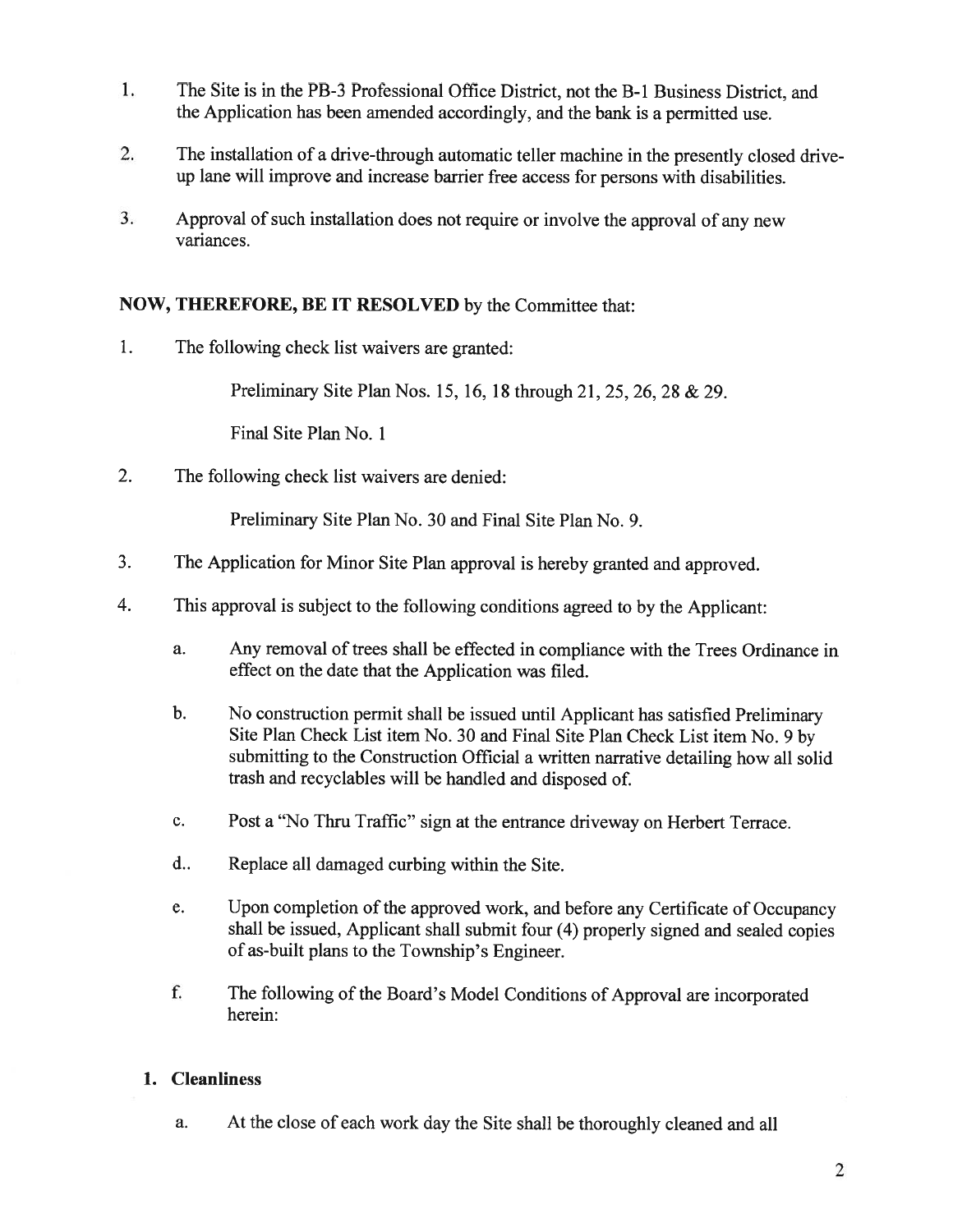trash and construction debris, including that within buildings under construction, shall be placed in covered dumpsters which shall be removed from the Site, and replaced, before they overflow.

- b. Not less often than weekly, and whenever else required by the Construction Official or the Township Engineer, the public streets adjacent to the Site, and within 500 feet of the Site, shall be manually or mechanically broom swep<sup>t</sup> to remove dirt, mud or debris originating from the Site.
- c. Dust suppression methods acceptable to the Construction Official and the Township Engineer shall be utilized on the Site.

### 6. Final Plans

Prior to the issuance of any Township permit for demolition of any structure, preparation of the Site, or construction of any improvement:

- a. The full text of all of the conditions ofthis approval, and all <sup>p</sup>lan changes agreed to in the course of the hearing, shall be set out on final <sup>p</sup>lans submitted to the Construction Official, the Township Engineer and the Board Secretary; and
- b. Such final <sup>p</sup>lans shall have been reviewed by the Board Secretary or the Board's Planning Consultant for determination of whether the <sup>p</sup>lans conform to the Board's approvals and shall then have been signed by the Board Chairman, the Board Secretary and the Township Engineer.

## 8. Guarantees

- a. The approval of this Application is subject to the posting of any and all required performance guarantees, soil erosion and sediment control approvals, and any other requirements of Township ordinances prior to the commencement of site preparation or construction.
- b. This approva<sup>l</sup> is also conditioned upon the Applicant providing, prior to issuance of the first certificate of occupancy, <sup>a</sup> performance guarantee for any aspects of the approved landscaping or fencing that has not been completed by the time of issuance of such certificate.

## 9. Landscaping & Environmental Protection

- a. All deciduous trees <sup>p</sup>lanted shall have <sup>a</sup> caliper of not less than 2.5 inches measured at <sup>a</sup> height of 4.0 feet above the root ball. All evergreen trees <sup>p</sup>lanted shall have <sup>a</sup> height of 6.0 to 8.0 feet.
- b. Street shade trees shall be <sup>p</sup>lanted in front yards and outside the right-of way and shall not be included in the calculation of replacement trees required by the Trees Ordinance.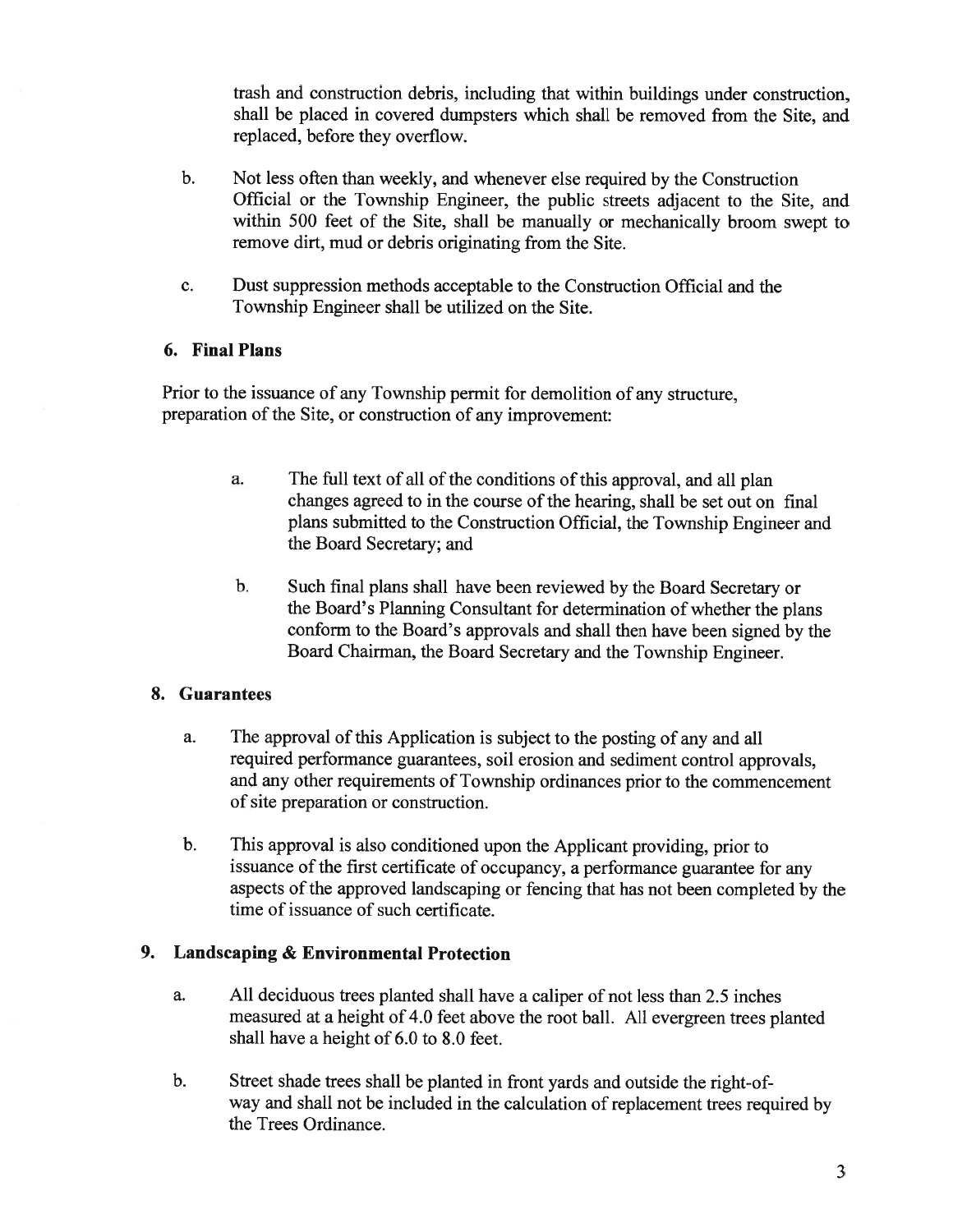- c. Any tree or other planting installed in accordance with the plans which dies shall be replaced, within the current or next planting season, in kind and at the same size as it had reached at the time of death; excep<sup>t</sup> that if it died more than three years after planting its replacement need not be larger than the size it had reached three years after planting. The same replacement requirements shall apply to <sup>a</sup> tree or other planting removed because of damage or disease.
- d. No tree existing on the Site at the time of filing of the application shall be removed excep<sup>t</sup> as identified for removal on an approved <sup>p</sup>lan. Every existing tree to be preserved shall be tagged and shall be shown on the Site Plan or Subdivision Plan. During site preparation and during construction, each such tree shall be protected by snow fencing or <sup>a</sup> more substantial means approved by the Construction Official. No soils, excavated materials, or any construction equipment or building materials, shall be stored or operated within <sup>a</sup> root protection zone that shall be the greater distance of (i) the crown drip line, or (ii) <sup>a</sup> distance equa<sup>l</sup> to caliper multiplied by one (1) foot, (but never less than eight (8) feet from the trunk of <sup>a</sup> tree to be preserved), or anywhere else where such soil or materials can adversely affect the health of trees to be preserved. All work done within the root protection zone shall be accomplished with hand tools.
- e. The grade of land located within the root protection zone shall not be raised or lowered more than three (3) inches unless compensated for by welling or retaining wall methods; but in no event shall welling or retaining walls be installed less than eight (8) feet from the trunk of <sup>a</sup> tree.
- f. During site preparation or construction, no fuel storage, and no refueling, maintenance, repair or washdown of construction equipment, shall occur within fifty (50) feet of any tree to be preserved.
- g. Any provision of the Trees Ordinance,  $\S 170-53$  et seq. of the Code of the Township of Livingston, that establishes <sup>a</sup> higher or more restrictive standard or requirement shall control.
- h. No mulch shall be placed, or allowed to accumulate, within six inches of the trunk of any tree or shrub planted on the Site in compliance with this resolution. Mulch shall not be applied, or allowed to accumulate, elsewhere within the drip line of the tree or shrub to <sup>a</sup> depth in excess of four inches.

#### 10. Noise

- a. No site preparation, demolition or construction activity shall be performed on the Site on Sundays, or before 7:30 a.m. or after 5:00 p.m. on weekdays, or before 9:00 a.m. or after 5:00 p.m. on Saturdays or federal holidays.
- b. All vehicles and motorized machinery operated on the Site shall be equipped with properly operating mufflers.
- c. No site preparation, demolition or construction activity (other than authorized blasting) shall produce, at the property line, (i) continuous airborne sound at <sup>a</sup> sound level in excess of 65 dBA, or which has an octave band sound